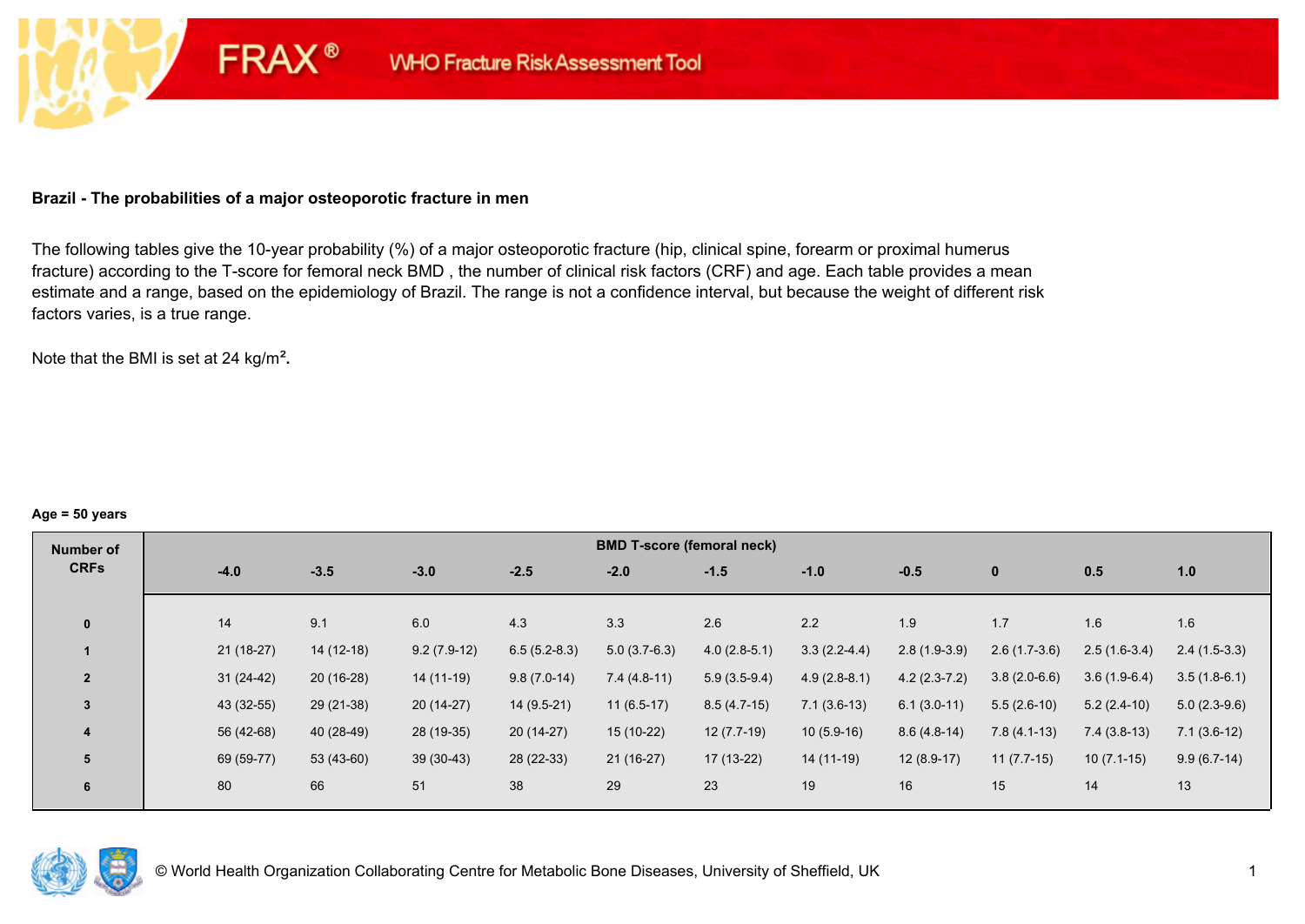# **Age = 55 years**

**FRAX®** 

| Number of      |             |             |               |                | <b>BMD T-score (femoral neck)</b> |                |                |                |                |                |                |
|----------------|-------------|-------------|---------------|----------------|-----------------------------------|----------------|----------------|----------------|----------------|----------------|----------------|
| <b>CRFs</b>    | $-4.0$      | $-3.5$      | $-3.0$        | $-2.5$         | $-2.0$                            | $-1.5$         | $-1.0$         | $-0.5$         | $\bf{0}$       | 0.5            | 1.0            |
| $\mathbf 0$    | 13          | 8.6         | 5.9           | 4.3            | 3.3                               | 2.6            | 2.2            | 1.9            | 1.7            | 1.6            | 1.5            |
|                | 19 (17-23)  | $13(11-16)$ | $8.8(7.5-11)$ | $6.4(5.1-7.9)$ | $4.9(3.7-6.0)$                    | $3.9(2.8-5.0)$ | $3.2(2.2-4.3)$ | $2.8(1.8-3.8)$ | $2.5(1.6-3.5)$ | $2.4(1.5-3.3)$ | $2.2(1.4-3.2)$ |
| $\overline{2}$ | $27(22-36)$ | 19 (15-25)  | $13(10-18)$   | $9.4(6.9-13)$  | $7.2(4.8-11)$                     | $5.7(3.5-9.0)$ | $4.7(2.7-7.8)$ | $4.0(2.2-6.8)$ | $3.7(2.0-6.3)$ | $3.4(1.8-6.0)$ | $3.3(1.7-5.7)$ |
| $\overline{3}$ | 38 (29-47)  | $26(20-33)$ | 19 (14-25)    | 14 (9.2-20)    | $10(6.4-17)$                      | $8.3(4.7-14)$  | $6.8(3.6-12)$  | $5.8(2.9-11)$  | $5.3(2.5-9.8)$ | $4.9(2.3-9.3)$ | $4.7(2.2-8.9)$ |
| 4              | 50 (38-59)  | $36(26-42)$ | 26 (18-32)    | 19 (13-26)     | $15(10-21)$                       | $12(7.6-18)$   | $9.6(5.8-15)$  | $8.1(4.6-13)$  | $7.4(4.0-12)$  | $7.0(3.7-12)$  | $6.6(3.4-11)$  |
| 5              | 62 (53-69)  | 47 (39-53)  | $35(28-40)$   | $26(21-32)$    | $20(16-26)$                       | $16(12-21)$    | $13(10-18)$    | $11(8.4-16)$   | $10(7.3-15)$   | $9.6(6.6-14)$  | $9.1(6.2-13)$  |
| 6              | 73          | 59          | 46            | 35             | 27                                | 22             | 18             | 15             | 14             | 13             | 12             |

## **Age = 60 years**

| Number of               |             |             |               |                | <b>BMD T-score (femoral neck)</b> |                |                |                |                |                |                |
|-------------------------|-------------|-------------|---------------|----------------|-----------------------------------|----------------|----------------|----------------|----------------|----------------|----------------|
| <b>CRFs</b>             | $-4.0$      | $-3.5$      | $-3.0$        | $-2.5$         | $-2.0$                            | $-1.5$         | $-1.0$         | $-0.5$         | $\mathbf{0}$   | 0.5            | 1.0            |
| $\mathbf 0$             | 12          | 8.3         | 5.9           | 4.4            | 3.3                               | 2.6            | 2.2            | 1.8            | 1.7            | 1.5            | 1.4            |
|                         | 18 (16-21)  | $12(11-14)$ | $8.7(7.4-10)$ | $6.4(5.2-7.6)$ | $4.9(3.7-5.9)$                    | $3.9(2.8-4.9)$ | $3.2(2.2-4.2)$ | $2.7(1.8-3.6)$ | $2.4(1.6-3.4)$ | $2.2(1.4-3.2)$ | $2.1(1.3-3.0)$ |
| $\overline{2}$          | $25(20-32)$ | 18 (14-23)  | $13(10-16)$   | $9.3(7.0-12)$  | $7.1(4.9-10)$                     | $5.7(3.6-8.6)$ | $4.6(2.8-7.3)$ | $3.9(2.2-6.3)$ | $3.5(1.9-5.9)$ | $3.2(1.7-5.5)$ | $3.0(1.6-5.2)$ |
| 3                       | $34(26-41)$ | 24 (19-30)  | 18 (14-24)    | $13(9.4-19)$   | $10(6.7-16)$                      | $8.0(4.9-13)$  | $6.6(3.7-11)$  | $5.5(2.9-9.7)$ | $5.0(2.5-9.1)$ | $4.6(2.3-8.5)$ | $4.3(2.1-8.0)$ |
| $\overline{\mathbf{4}}$ | 44 (35-51)  | $33(25-38)$ | 24 (18-30)    | 18 (13-24)     | 14 (10-20)                        | $11(7.7-17)$   | $9.2(5.9-14)$  | $7.7(4.6-12)$  | $7.0(4.0-12)$  | $6.4(3.5-11)$  | $6.0(3.2-10)$  |
| 5                       | $55(48-60)$ | 43 (36-47)  | $33(27-37)$   | $25(20-30)$    | 19 (16-24)                        | $15(12-20)$    | $13(10-17)$    | $11(8.0-15)$   | $9.6(6.9-14)$  | $8.8(6.2-13)$  | $8.3(5.6-12)$  |
| 6                       | 65          | 53          | 42            | 33             | 26                                | 21             | 17             | 14             | 13             | 12             | 11             |

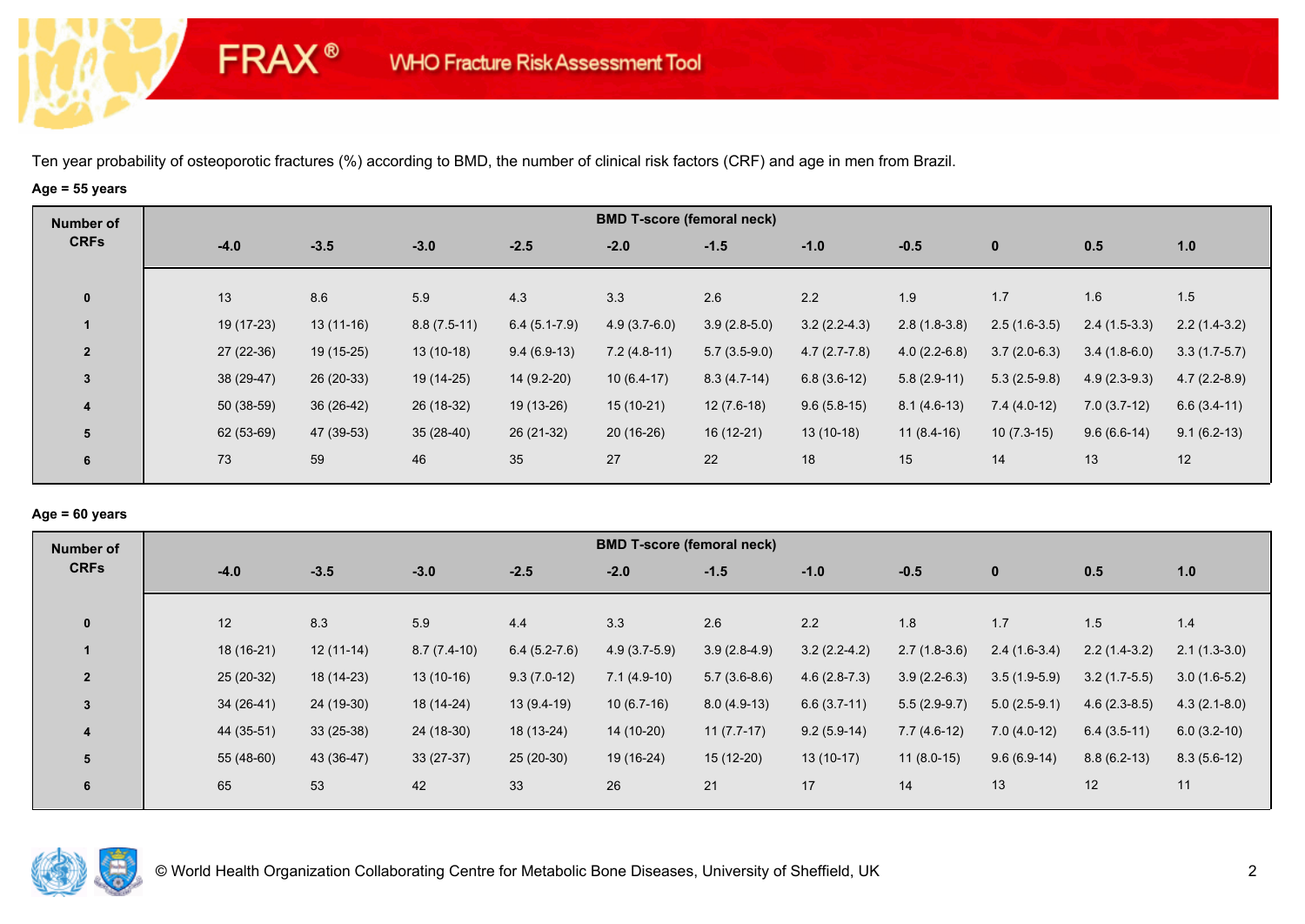# **Age = 65 years**

**FRAX®** 

| Number of               |             |             |                |                 |                | <b>BMD T-score (femoral neck)</b> |                |                |                |                |                |
|-------------------------|-------------|-------------|----------------|-----------------|----------------|-----------------------------------|----------------|----------------|----------------|----------------|----------------|
| <b>CRFs</b>             | $-4.0$      | $-3.5$      | $-3.0$         | $-2.5$          | $-2.0$         | $-1.5$                            | $-1.0$         | $-0.5$         | $\mathbf{0}$   | 0.5            | 1.0            |
|                         |             |             |                |                 |                |                                   |                |                |                |                |                |
| $\bf{0}$                | 12          | 8.2         | 5.9            | 4.4             | 3.4            | 2.6                               | 2.1            | 1.8            | 1.6            | 1.4            | 1.3            |
|                         | $17(15-19)$ | $12(11-13)$ | $8.6(7.4-9.8)$ | $6.4(5.3-7.3)$  | $4.9(3.8-5.7)$ | $3.8(2.9-4.7)$                    | $3.1(2.2-3.9)$ | $2.6(1.8-3.4)$ | $2.3(1.5-3.1)$ | $2.1(1.4-2.9)$ | $1.9(1.2-2.7)$ |
| $\overline{2}$          | 23 (19-28)  | $17(14-21)$ | $12(10-15)$    | $9.1(7.1-12)$   | $7.0(5.2-9.5)$ | $5.5(3.8-7.8)$                    | $4.4(2.9-6.6)$ | $3.7(2.3-5.7)$ | $3.3(1.9-5.2)$ | $2.9(1.7-4.8)$ | $2.7(1.5-4.5)$ |
| $\mathbf{3}$            | $31(24-37)$ | 23 (18-28)  | $17(13-22)$    | $13(9.8-18)$    | $9.8(7.0-14)$  | $7.7(5.1-12)$                     | $6.2(3.8-10)$  | $5.2(3.0-8.7)$ | $4.6(2.5-8.0)$ | $4.2(2.2-7.4)$ | $3.8(1.9-6.9)$ |
| $\overline{\mathbf{4}}$ | 40 (32-46)  | $30(24-35)$ | 23 (18-28)     | 18 (13-23)      | 14 (10-18)     | $11(7.9-15)$                      | $8.6(6.0-13)$  | $7.2(4.7-11)$  | $6.4(3.9-10)$  | $5.8(3.4-9.5)$ | $5.3(3.0-8.8)$ |
| 5                       | 49 (44-53)  | $39(34-43)$ | $30(26-35)$    | 23 (20-28)      | 18 (15-23)     | 14 (12-19)                        | $12(9.5-16)$   | $9.7(7.8-13)$  | $8.7(6.5-12)$  | $7.8(5.7-11)$  | $7.2(5.0-10)$  |
| 6                       | 58          | 48          | 39             | 30 <sup>°</sup> | 24             | 19                                | 16             | 13             | 12             | 10             | 9.6            |
|                         |             |             |                |                 |                |                                   |                |                |                |                |                |

## **Age = 70 years**

| Number of      |             |             |               |                | <b>BMD T-score (femoral neck)</b> |                |                |                |                |                |                |
|----------------|-------------|-------------|---------------|----------------|-----------------------------------|----------------|----------------|----------------|----------------|----------------|----------------|
| <b>CRFs</b>    | $-4.0$      | $-3.5$      | $-3.0$        | $-2.5$         | $-2.0$                            | $-1.5$         | $-1.0$         | $-0.5$         | $\mathbf 0$    | 0.5            | 1.0            |
|                |             |             |               |                |                                   |                |                |                |                |                |                |
| $\mathbf{0}$   | 12          | 8.6         | 6.4           | 4.8            | 3.7                               | 2.9            | 2.3            | 1.9            | 1.7            | 1.5            | 1.3            |
|                | $17(15-21)$ | $13(11-16)$ | $9.4(7.7-12)$ | $7.0(5.7-8.7)$ | $5.3(4.2-6.6)$                    | $4.1(3.2-5.0)$ | $3.2(2.4-3.9)$ | $2.7(2.0-3.2)$ | $2.3(1.7-2.8)$ | $2.0(1.4-2.4)$ | $1.8(1.3-2.2)$ |
| $\overline{2}$ | 24 (20-31)  | 18 (14-23)  | $14(10-18)$   | $10(7.7-13)$   | $7.7(5.7-10)$                     | $5.9(4.3-8.0)$ | $4.6(3.2-6.3)$ | $3.8(2.6-5.2)$ | $3.2(2.1-4.5)$ | $2.8(1.8-4.0)$ | $2.5(1.6-3.5)$ |
| $\overline{3}$ | $34(27-41)$ | $26(20-33)$ | $20(15-26)$   | $15(11-20)$    | $11(7.8-15)$                      | $8.4(5.8-12)$  | $6.5(4.3-9.5)$ | $5.3(3.4-7.9)$ | $4.5(2.8-6.8)$ | $3.9(2.4-6.0)$ | $3.4(2.1-5.3)$ |
| 4              | 44 (36-51)  | $35(28-42)$ | 27 (21-33)    | $21(16-26)$    | 16 (12-20)                        | $12(8.7-16)$   | $9.2(6.6-12)$  | $7.4(5.2-10)$  | $6.2(4.3-8.9)$ | $5.3(3.6-7.8)$ | $4.6(3.1-6.9)$ |
| 5              | 55 (47-60)  | 45 (38-51)  | $37(30-42)$   | $29(23-33)$    | 22 (17-26)                        | $17(13-20)$    | $13(10-16)$    | $10(8.1-13)$   | $8.5(6.8-11)$  | $7.2(5.7-9.6)$ | $6.2(5.0-8.4)$ |
| 6              | 64          | 56          | 47            | 38             | 30                                | 23             | 18             | 14             | 12             | 9.7            | 8.3            |
|                |             |             |               |                |                                   |                |                |                |                |                |                |

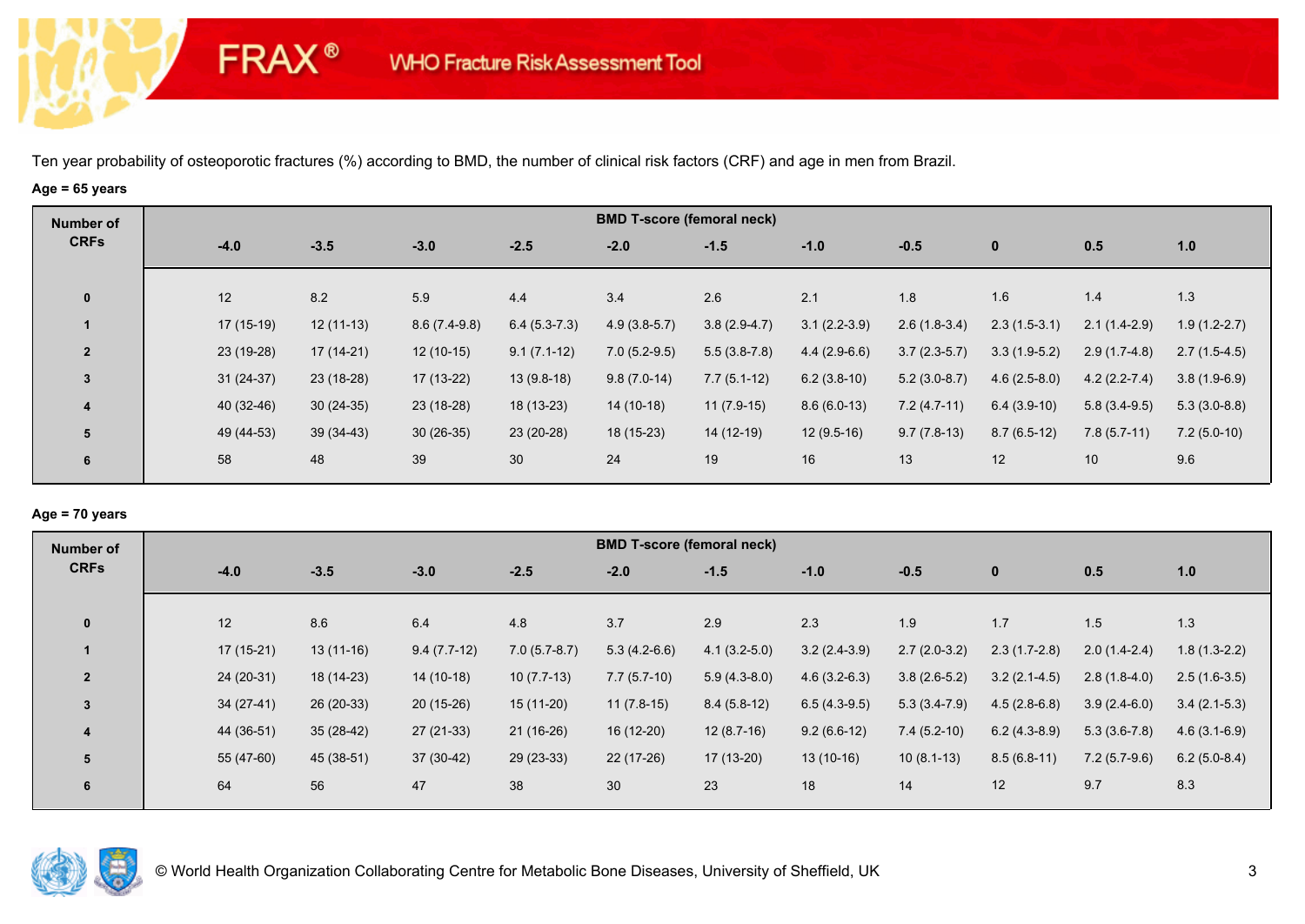# **Age = 75 years**

**FRAX®** 

| Number of               |             |             |              |               |               | <b>BMD T-score (femoral neck)</b> |                |                  |                |                |                |
|-------------------------|-------------|-------------|--------------|---------------|---------------|-----------------------------------|----------------|------------------|----------------|----------------|----------------|
| <b>CRFs</b>             | $-4.0$      | $-3.5$      | $-3.0$       | $-2.5$        | $-2.0$        | $-1.5$                            | $-1.0$         | $-0.5$           | $\bf{0}$       | 0.5            | 1.0            |
|                         |             |             |              |               |               |                                   |                |                  |                |                |                |
| $\bf{0}$                | 12          | 9.3         | 7.1          | 5.5           | 4.3           | 3.4                               | 2.7            | 2.3              | 2.0            | 1.7            | 1.5            |
|                         | 19 (14-33)  | $15(11-26)$ | $11(8.3-20)$ | $8.7(6.3-15)$ | $6.7(4.8-11)$ | $5.2(3.7-8.3)$                    | $4.1(2.9-6.2)$ | $3.4(2.4-4.9)$   | $2.8(2.0-3.9)$ | $2.4(1.7-3.2)$ | $2.1(1.5-2.6)$ |
| $\overline{2}$          | 28 (19-43)  | $22(15-35)$ | 18 (11-28)   | 14 (8.6-22)   | $10(6.6-17)$  | $8.0(5.0-13)$                     | $6.1(3.9-9.5)$ | $5.0(3.2 - 7.5)$ | $4.1(2.6-6.0)$ | $3.4(2.2-4.8)$ | $2.9(1.9-4.0)$ |
| 3                       | $39(26-53)$ | $32(20-44)$ | 26 (16-36)   | $20(12-29)$   | $16(9.0-23)$  | $12(6.9-18)$                      | $9.3(5.3-14)$  | $7.4(4.3-11)$    | $6.0(3.5-8.8)$ | $4.9(2.9-7.2)$ | $4.1(2.5-6.0)$ |
| $\overline{\mathbf{4}}$ | $51(34-61)$ | 43 (27-54)  | $36(21-46)$  | 29 (17-38)    | $23(13-30)$   | 18 (10-24)                        | $14(7.7-18)$   | $11(6.3-15)$     | $8.8(5.1-12)$  | $7.1(4.3-9.6)$ | $5.8(3.6-7.9)$ |
| 5                       | $61(42-68)$ | $54(35-61)$ | 47 (29-54)   | $40(23-46)$   | $32(18-38)$   | 26 (14-31)                        | $20(11-24)$    | $16(9.2-19)$     | $13(7.7-16)$   | $10(6.5-13)$   | $8.3(5.5-10)$  |
| 6                       | 71          | 65          | 58           | 51            | 43            | 36                                | 29             | 23               | 18             | 15             | 12             |
|                         |             |             |              |               |               |                                   |                |                  |                |                |                |

## **Age = 80 years**

| <b>Number of</b> |             |             |              |               | <b>BMD T-score (femoral neck)</b> |                |                |                |                  |                |                |
|------------------|-------------|-------------|--------------|---------------|-----------------------------------|----------------|----------------|----------------|------------------|----------------|----------------|
| <b>CRFs</b>      | $-4.0$      | $-3.5$      | $-3.0$       | $-2.5$        | $-2.0$                            | $-1.5$         | $-1.0$         | $-0.5$         | $\mathbf{0}$     | 0.5            | 1.0            |
|                  |             |             |              |               |                                   |                |                |                |                  |                |                |
| $\mathbf 0$      | 12          | 9.2         | 7.3          | 5.8           | 4.7                               | 3.7            | 3.0            | 2.6            | 2.2              | 1.9            | 1.7            |
|                  | 18 (13-32)  | 14 (11-26)  | $12(8.4-20)$ | $9.1(6.6-16)$ | $7.3(5.2-13)$                     | $5.8(4.1-9.8)$ | $4.6(3.3-7.6)$ | $3.9(2.7-6.2)$ | $3.3(2.3-5.0)$   | $2.8(1.9-4.1)$ | $2.4(1.7-3.3)$ |
| $\overline{2}$   | $26(18-41)$ | $21(14-34)$ | $17(11-28)$  | 14 (8.9-22)   | $11(7.0-18)$                      | $8.8(5.5-14)$  | $7.0(4.4-11)$  | $5.8(3.7-9.1)$ | $4.8(3.1 - 7.4)$ | $4.0(2.6-6.1)$ | $3.4(2.2-5.0)$ |
| $\overline{3}$   | 36 (23-49)  | $30(19-43)$ | $25(15-36)$  | $20(12-30)$   | $16(9.5-24)$                      | $13(7.6-19)$   | $10(6.1-16)$   | $8.6(5.0-13)$  | $7.1(4.1-10)$    | $5.9(3.4-8.4)$ | $4.9(2.9-7.0)$ |
| 4                | 46 (29-57)  | 40 (24-51)  | $34(20-44)$  | 29 (16-38)    | 24 (13-31)                        | 19 (10-25)     | $15(8.3-21)$   | $13(6.9-17)$   | $10(5.8-14)$     | $8.5(4.9-11)$  | $7.0(4.2-9.4)$ |
| 5                | $57(37-63)$ | $51(32-58)$ | 45 (26-51)   | $38(22-45)$   | $32(18-38)$                       | 27 (14-32)     | 22 (12-26)     | 18 (9.7-22)    | $15(8.1-18)$     | $12(6.9-15)$   | $10(5.9-13)$   |
| 6                | 67          | 61          | 55           | 49            | 43                                | 36             | 30             | 25             | 21               | 18             | 14             |
|                  |             |             |              |               |                                   |                |                |                |                  |                |                |